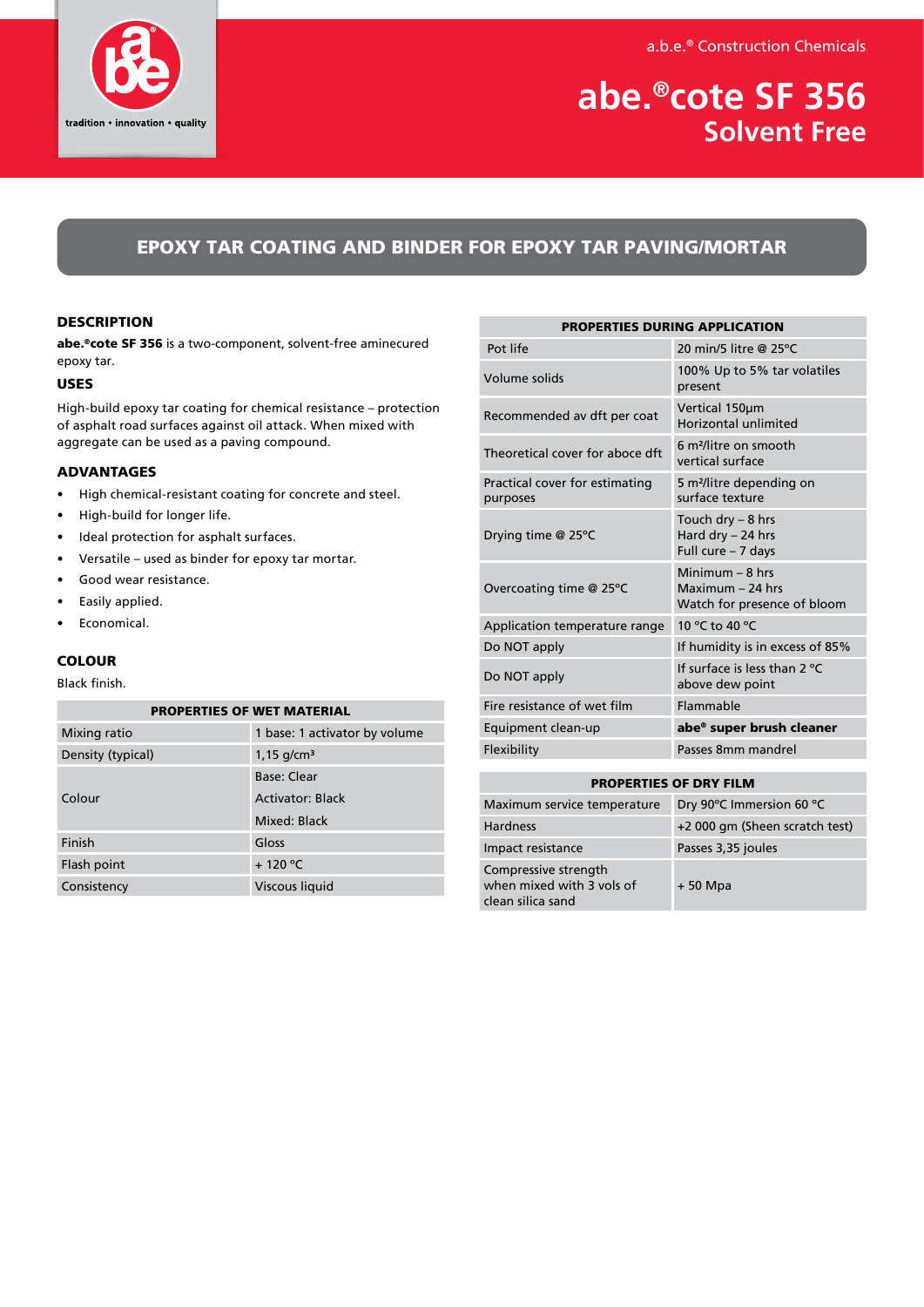|  | <b>CHEMICAL PROPERTIES OF DRY FILM</b> |  |  |
|--|----------------------------------------|--|--|
|--|----------------------------------------|--|--|

| Salt spray resistance      | Passes 1 000 hrs                                                                                                        |  |
|----------------------------|-------------------------------------------------------------------------------------------------------------------------|--|
| Weather resistance         | Will chalk on weathering exposure                                                                                       |  |
| Toxicity                   | Inert, but do NOT use with foodstuff<br>or drinking water                                                               |  |
| Water tainting             | Will taint potable water                                                                                                |  |
| <b>Chemical Resistance</b> | The fully cured coating is resistant to:                                                                                |  |
| • Distilled water          | • Distilled water                                                                                                       |  |
|                            | • Saline water                                                                                                          |  |
|                            | • Sewage sludge                                                                                                         |  |
|                            | • Effluent water                                                                                                        |  |
|                            | • Aliphatic solvents, vegetable and<br>mineral oils and fuels                                                           |  |
|                            | • 35% sulphuric, 37% hydrochloric,<br>5% nitric, 10% acetic alkalis,<br>40% sodium hydroxide,<br>10% ammonium hydroxide |  |

#### SURFACE PREPARATION

Any surface must be clean, mechanically sound and dry.

For porous surfaces, electronic moisture content tests must be conducted prior to application of the priming system. Maximum moisture 4-5% max. (e.g. Protimeter Survey Master or equivalent)

or

Dynamic Calcium Chloride moisture "weight gain" over 24 hrs or

a practical overnight "plastic sheet test" is also advisable approx. 1m² masked down on surface).

Steel – Surfaces must be free of all rust and millscale. They should be abrasive blasted to a minimum standard of Sa 2,5 of Swedish Code of Practice SIS 055900. If immersion service is contemplated then a standard of Sa 3 should be attained.

Anchor pattern must never exceed 100 μm and preferably should be in the 50 – 75 μm range.

Galvanised Steel - Galvanised steel must be completely free of any trace of greasy matter and should be scrubbed with abrasive pad or proprietary abrasive cleaner until completely 'nongreasy'.

The cleaned surface must be well washed with clean water and allowed to dry.

Concrete – Concrete must be free of laitance, curing membranes and shutter release oil. All blow-holes, omegas and other similar defects must be opened and the best method of preparation is a light abrasive blast. If a smooth surface is desired, any major surface blemishes should be patched and smoothed with epidermix 201, with overcoating following within 48 hours.

Timber – Timber must be free of any oily layers and should be reasonably smooth.

Asphalt – Surfaces to be new and free of contamination. Existing asphalt surfaces must be well scrubbed with abe® super brush cleaner and then washed with clean water to remove all residues. The asphalt must be completely dry before coating and on no account must diluted abe.®cote SF 356 be used.

All debris of preparation must be removed before any coating commences.

#### BONDING/PRIMING

Steel must be primed with abe.<sup>®</sup>cote 384.

Galvanised steel and zinc coatings - abe.®cote SF 356 must never be applied directly to these surfaces – use abe. <sup>e</sup>cote 386 as a

barrier coat. Concrete, masonry and timber must be primed with abe.®cote SF 356 diluted 1:1 with abe® thinners no. 3. This coat must be allowed to dry before overcoating proceeds. Fresh concrete must be primed with abe.®cote WD 337 and cured for 72 hours before overcoating. Asphalt must be primed with undiluted abe.®cote SF 356.

## MIXING

## abe.®cote SF 356 coating

Stir the contents of each container very well. Add the activator to base and stir together for at least 5 minutes using a flat paddle. If only part of a kit is to be used, add one volume activator to one volume base. Measuring must be accurate and separate stirrers and containers used for proportioning each component. abe.®cote SF 356 is designed as a solvent-free material. If it is being used on concrete, timber or masonry the first coat should be diluted with **abe® thinners no. 3**. Up to 50% may be added, producing a primer of 50% volume solids. This should be applied at about 6 m²/litre.

#### abe.®cote SF 356 mortar

Clean, dry, dust free silica sand may be mixed into abe.®cote SF 356 to make a screeding mortar. It is normal to add three volumes of silica to one of mixed abe.®cote SF 356. This is mixed thoroughly in a rotating pan type mixer until the aggregate is fully coated.

#### APPLICATION

#### abe.<sup>®</sup>cote SF 356 coating

abe.<sup>®</sup>cote SF 356 should be applied by brush or short-fiber roller. When applying over asphalt a rubber squeegee may be used. To improve traction it is common practice to blend the still wet abe.<sup>®</sup>cote SF 356 with dry, dust-free sand or fine chippings.

Being an amine-cured system abe. <sup>®</sup>cote SF 356 is prone to 'bloom' if drying occurs when humidity is high. This results in a haze forming on the surface of the coating, which is detrimental to good intercoat adhesion. If 'bloom' is present the surface must be wiped down with abe® thinners no. 3 before recoating.

Semi-confined areas – although solvent-free, amine fumes require that breathing apparatus be used and that working areas be well ventilated.

#### abe.®cote SF 356 MORTAR

The usual thickness of this mortar is 5 mm and it must be laid on to a surface which has previously been primed with a diluted coat of abe.®cote SF 356 as detailed under PRIMING of concrete and masonry above.

Mortar yields 2 L kit+13 kg sand yields approx. 6.9 L 5 L kit + 3x9.5 kg sand yields approx. 15.7 L

### TEMPERATURE & RELATIVE HUMIDITY

abe.<sup>®</sup>cote SF 356 should not be applied if the ambient temperature is below 10 °C. The curing reaction will not proceed at low temperatures.

If surfaces are not at least 2 °C above the dew point, a film of condensed moisture may be present. This will adversely effect adhesion of the coating. When work is carried out in full sun, the surface temperatures may rise far above ambient, it will be found that the film will remain thermoplastic until full cross-linking of the coating has taken place.

#### **CLEANING**

abe<sup>®</sup> super brush cleaner before dried/cured.

## PROTECTION ON COMPLETION

Protect surface against traffic and spillage until cured.